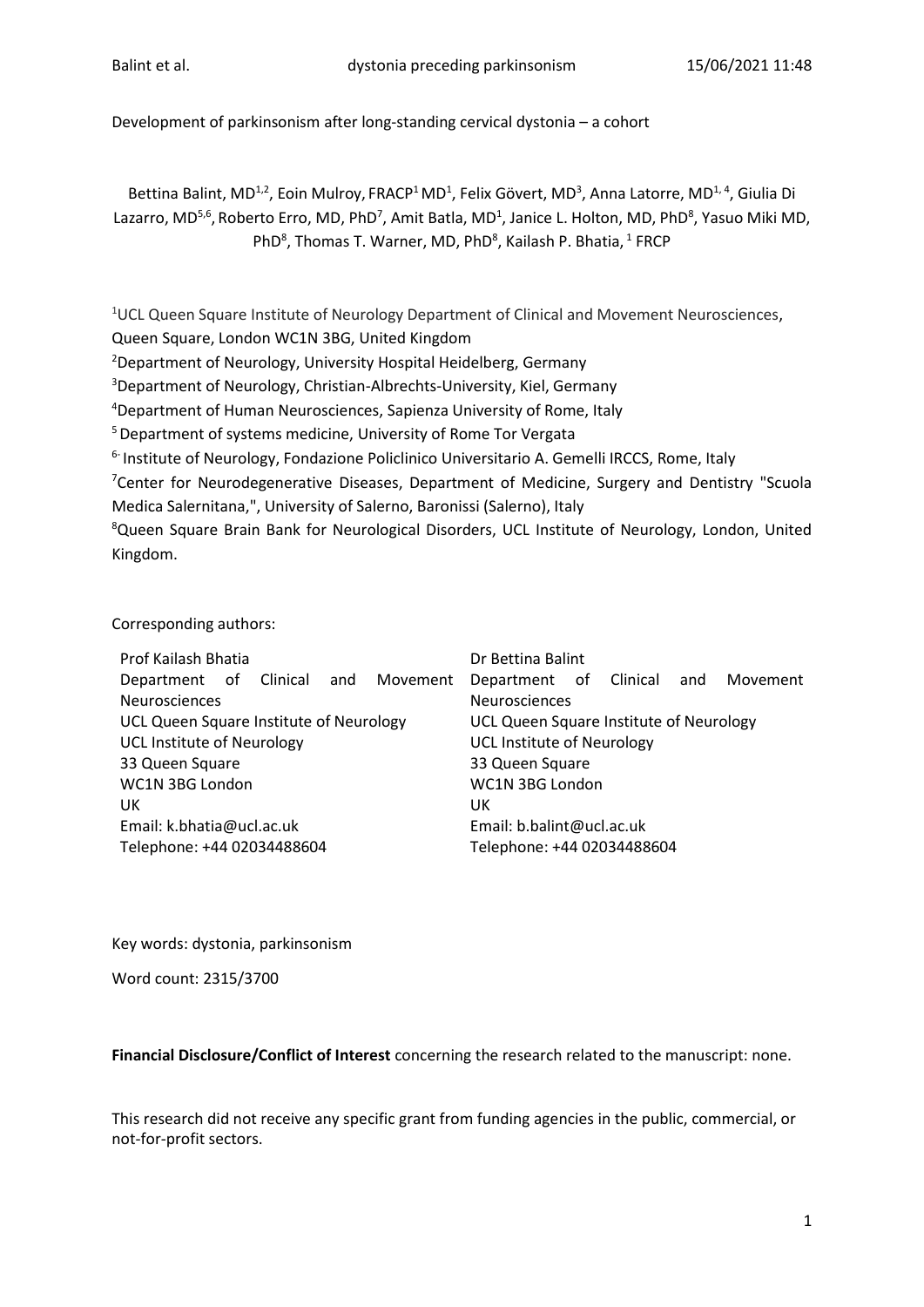# Abstract

**Introduction:** Dystonia occurring in the context of parkinsonism is well-known, e.g. as foot dystonia in young-onset Parkinson's disease (PD), anterocollis in multisystem atrophy (MSA) or blepharospasm (levator inhibition) in progressive supranuclear palsy. We have, however, encountered a series of patients whose phenotype differed from the above described entities.

**Methods:** We describe a cohort of patients in whom typical idiopathic isolated (primary) late-onset focal or segmental (predominantly cervical) dystonia preceded the development of parkinsonism by several years, sometimes decades.

**Results:** In a cohort of 450 patients followed in our botulinum toxin injections clinic, we identified 11 (2.4%; 7 women) who developed parkinsonism at a median of 14 years after the onset of dystonia. Median age at onset of parkinsonism was 70 years (range 59-87), usually manifesting with a new tremor or a change of tremor pattern, complaints of 'slowing down' or new walking difficulties. Parkinsonism resembled PD in 5 (one pathologically confirmed); the remainder had atypical parkinsonism of MSA (n=3) or indeterminate phenotype (n=3).

**Conclusion:** The relatively frequent occurrence of parkinsonism after long-standing dystonia would suggest a link between the two, in line with evidence from other clinical reports, imaging studies, animal models and genetics. It appears that in some cases of dystonia this could be an antecedent manifestation of a syndrome with parkinsonism developing later, or be a risk factor for parkinsonism. In practice, it is important for clinicians to be alert to new symptoms/signs in patients with longstanding dystonia. From a research point of view, longitudinal case-control studies would be required to further investigate the link between long-standing dystonia and subsequent parkinsonism.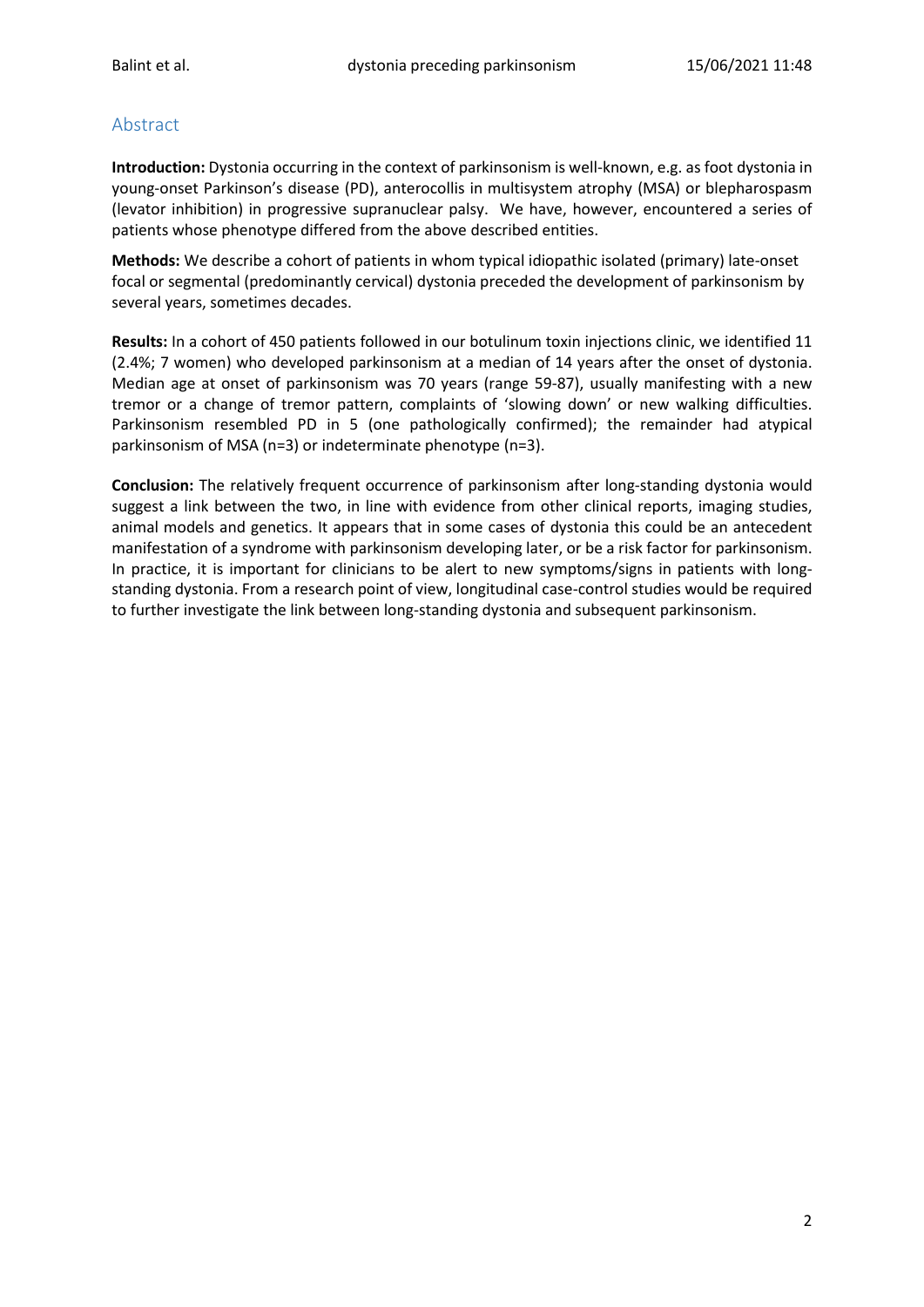# Introduction

The links between the two archetypical basal ganglia disorders, dystonia and parkinsonism, are manifold. Dystonia occurring in the context of parkinsonism is well-known.<sup>1,2</sup> For example, patients with young-onset Parkinson's disease (PD), particularly if due to PARKIN mutations, may present with foot dystonia as their first symptom<sup>3-5</sup>. Similarly, limb dystonia and parkinsonism in the absence of other features would prompt consideration of dopa-responsive dystonia, typically due to GCH1 mutations. A dystonic hand, and less frequently, foot posturing is a hallmark feature of corticobasal syndrome (CBS). Anterocollis in a patient with parkinsonism alerts to multiple system atrophy (MSA), and patients with progressive supranuclear palsy (PSP) often have levator inhibition, a type of blepharospasm. All these forms of dystonia typically accompany, or rarely precede by a few years only, the development of the parkinsonian syndrome. In recent years, we have however encountered a series of patients in whom typical isolated, idiopathic focal or segmental (predominantly cervical) dystonia preceded the development of parkinsonism by a long duration of several years. This observation has been possible because the long follow up of a large cohort of patients with cervical dystonia in a captive botulinum toxin clinic with quarterly follow up. These cases raise the question of a syndromic association. Pathological diagnosis was available in one case and the others are clinically characterised.

# Methods

Consecutive patients with isolated focal or segmental dystonia who attended the botulinum toxin clinic between 2015-2019 at the National Hospital for Neurology and Neurosurgery, London, UK, and who had developed parkinsonism were included, and their medical records were reviewed. Written informed consent was obtained from all participants collection and the study was approved by our research ethics committee.

# Results

# **Description of the cohort**

In our cohort of 450 patients with focal or segmental dystonia all of whom attended the botulinum toxin clinic and were actively being followed up every 3 months, we identified 11 patients (2,4%) who developed parkinsonism at a median of 14 years (range 6-57 years) after the onset of dystonia. None of these patients received dopamine receptor blocking or dopamine depleting drugs. Epidemiological and clinical details as well as diagnostic test results are summarised in *table 1*, while *table 2* provides details of three representative clinical vignettes. Most patients were women (n=7) and the median age at last follow up was 79 years (range 67-90).

## **Clinical spectrum**

## **Dystonia**

The median age at onset of dystonia was 56 years (range 18-73). Dystonia affected the cervical region in most patients (n=10), while one patient had blepharospasm only. Five of the 10 patients with cervical dystonia had additional involvement of the arms or voice. In four patients, dystonic tremor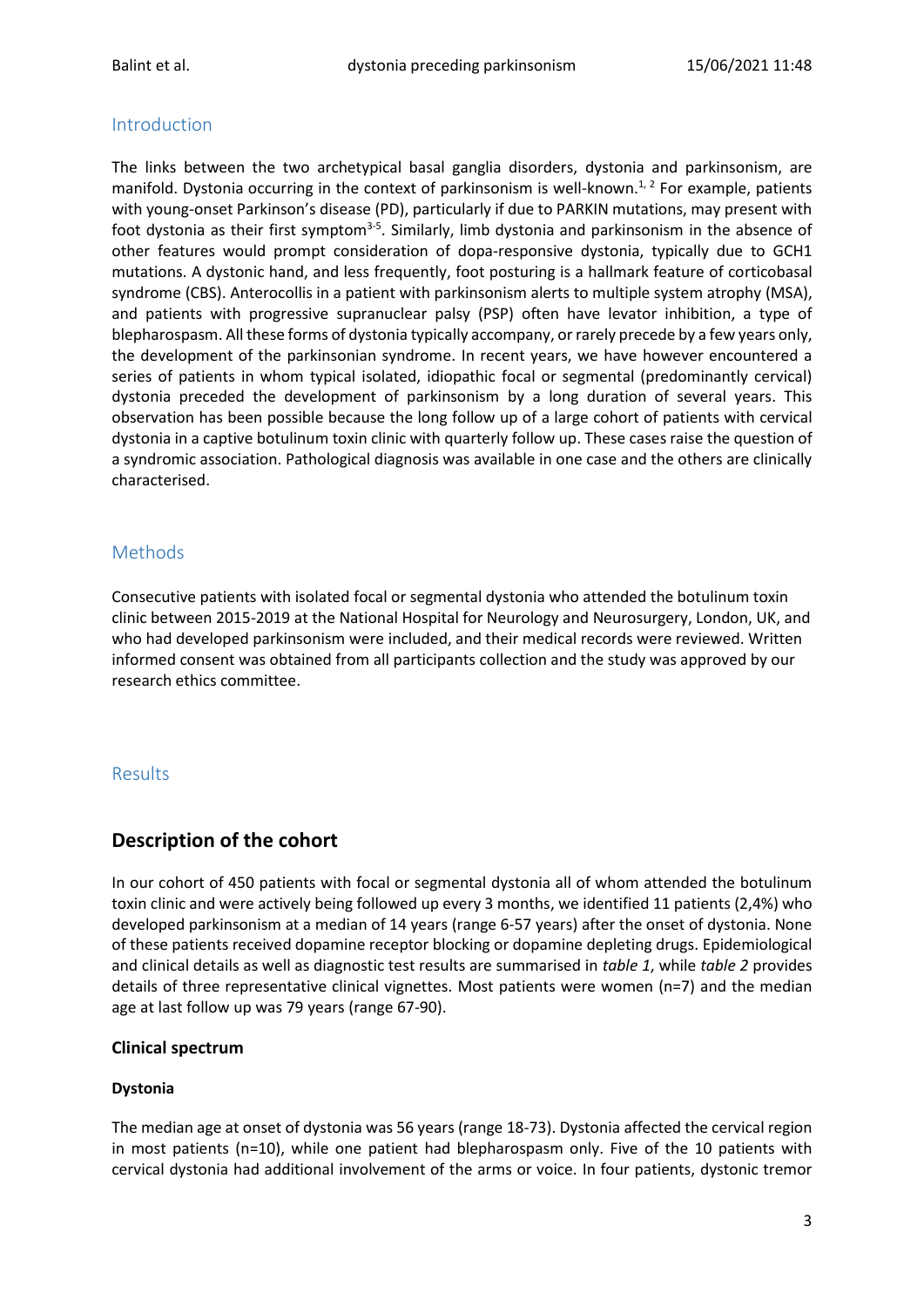(either tremulous cervical dystonia or dystonic hand tremor) was a prominent feature. In case #6, dystonia phenomenology changed from torticollis and retrocollis to marked anterocollis as the patient developed parkinsonism. Another patient (case #1) reported initial worsening of cervical dystonia with L-dopa therapy; later in the disease course, the cervical dystonia spontaneously improved. In the rest of the patients, there was no noticeable change in the dystonia pattern and they continued to respond well to botulinum toxin injections.

#### **Parkinsonism**

Parkinsonism manifested at age 70 (median; range 59-87), with worsening of a pre-existing tremor (n=8), the development of walking difficulties (n=3), a combination of the former (n=3) or slowness of movement (n=1).

#### *PD-phenotype*

The parkinsonian phenotype was compatible with idiopathic PD in 5 patients - all displayed asymmetric dopa-responsive parkinsonism with rest tremor and absence of any atypical features. Median age of onset was 75 years (range, 67-80).

One patient (#1; see vignette and *video*), who initially manifested with a PD-phenotype, later developed atypical features including mild nystagmus and spontaneous retropulsion on standing. Brain pathology (see *figure*) confirmed the diagnosis of PD, but also revealed additional pathologies including (paraneoplastic) cerebellar degeneration accounting for the atypical features.

#### *Atypical parkinsonism phenotypes*

In the remaining 6 patients, there were additional features not compatible with PD.

#### **MSA-like**

Three patients presented with an MSA-like phenotype (parkinsonism accompanied by cerebellar signs), though all had additional unusual features (detailed below). The median age at onset of parkinsonism in this cohort was 61 years (range, 59-64) and median duration of parkinsonism was 7 years (range, 6-8 years). All three patients had a history of REM sleep behaviour disorder and dysautonomia. Two of these three cases met diagnostic criteria for 'probable MSA<sup>'6</sup>, but both also had features cautioning against a diagnosis of MSA, such apraxia and cortical sensory loss with parietal atrophy on MRI (#6; see *video*), or peri-oral dyskinesia prior to treatment with L-dopa (#8). The third patient did not meet diagnostic criteria for MSA, having experienced prominent hallucinations (without any triggers or drugs) and having a family history of PD. Equally, this patient was atypical for PD, but would neither fit into the PD, PD-dementia or dementia with Lewy Bodies because of some subtle cerebellar features such as square wave jerks.

#### **Indeterminate parkinsonism**

The remaining three cases did not fit into existing diagnostic categories for atypical parkinsonism. One patient (#9) had parkinsonism, cerebellar signs (nystagmus, limb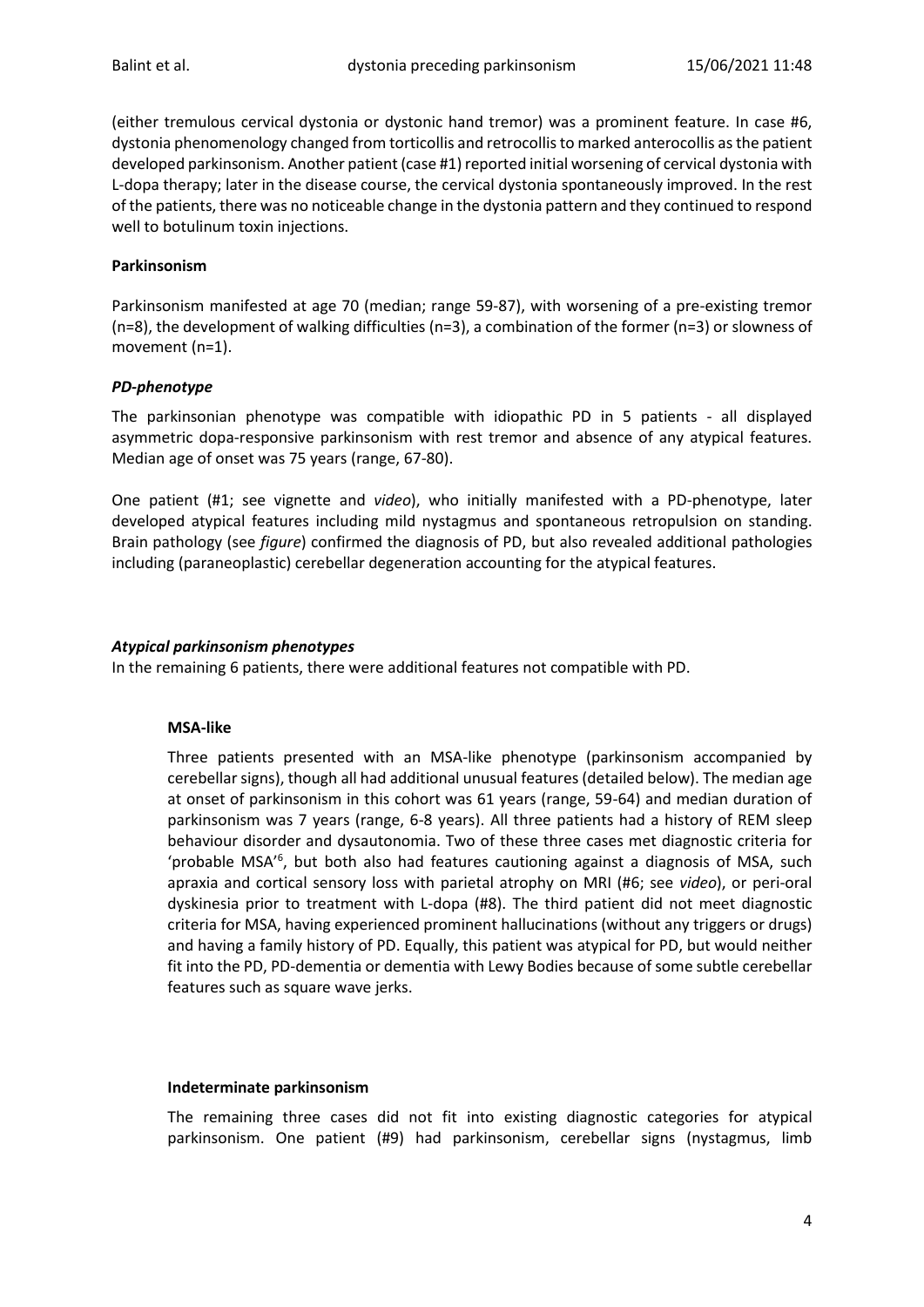dysmetria) and stridor, but no autonomic features, therefore not fulfilling diagnostic criteria for possible MSA and her age of onset (74y) was a red flag cautioning against such a diagnosis.

Another patient (#10) developed predominantly lower body parkinsonism at age 63 with freezing of gait and postural instability; resembling PSP, but marked her autonomic dysfunction (requiring a suprapubic catheter) was an exclusion criterion for this diagnosis<sup>7</sup>.

The last patient of this category manifested at age 87 with falls and developed an akineticrigid syndrome with freezing of gait, significant cognitive (frontotemporal) dysfunction involving executive dysfunction and impairment of visuoperceptual processing, and distal, stimulus-sensitive myoclonus (#11; see *video*). Even though she didn't exhibit the full-blown picture of a CBS, she would meet clinical criteria for possible corticobasal degeneration mainly because of her cognitive profile <sup>8</sup>.

## **Other observations**

Three patients (1 with PD-phenotype, 2 with MSA phenotype) complained about painful leg paraesthesia, yet without electrophysiological evidence of neuropathy. All of these three had autonomic involvement (urinary incontinence, orthostatic hypotension, cardiovascular autonomic failure; see table 1).

Some patients had a family history of neurological disease: head tremor in a daughter (#2), PD in a cousin (#7), deafness in a mother (#10).

#### **Investigations**

The investigations for all the patients are listed in the *table*. All patients showed reduced tracer uptake on DAT scan. Brain imaging results were heterogeneous, reported as normal (n=1), showing small vessel disease (n=7), or atrophy (n=4; generalised atrophy, n=3: amongst these, one with parietal and one with temporomesial predominance; cerebellar and pontine atrophy, n=1). Six patients were also genetically investigated (see table)-no pathogenic mutations were found. Two patients were tested for neuronal antibodies with negative results. One patient (#1) had post-mortem brain pathology revealing PD as the main diagnosis.

# **Discussion**

We present here a cohort who initially presented with fairly typical and isolated cranial, cervical or craniocervical dystonia. They were regularly followed up for botulinum toxin injections without developing any new clinical features for several years, and then developed new onset of parkinsonism. All had confirmatory abnormal DAT SPECT scans. Although dystonia as feature of various parkinsonian disorders is recognised<sup>9</sup>, the patients reported here differ, as the dystonia preceded the development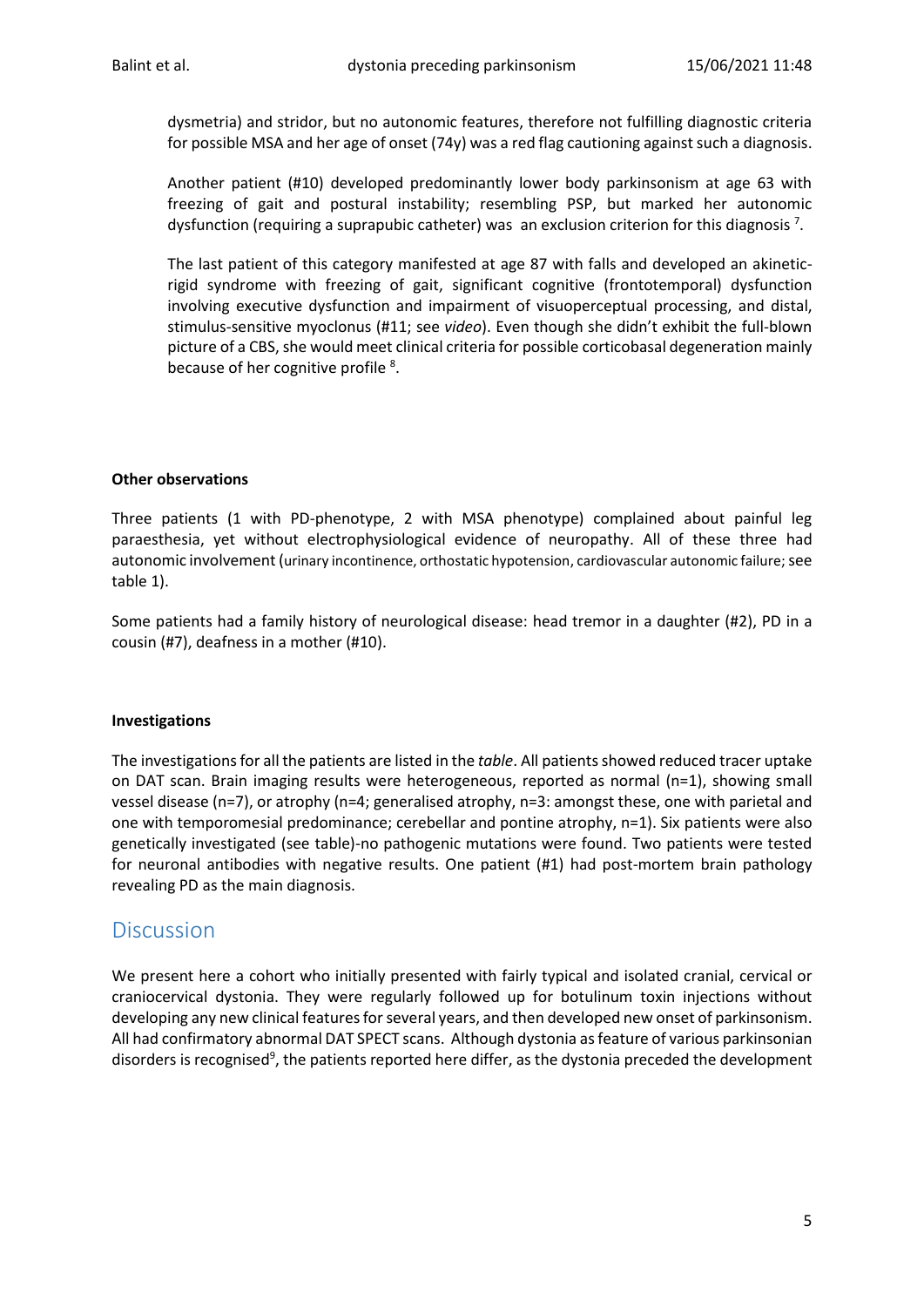of parkinsonism by a number of years and does not fit the previously reported, typical patterns (e.g. foot dystonia in young onset PD).

Broadly, these patients can be divided into two groups, namely those who developed a clinical picture consistent with idiopathic  $PD^{10}$ , and those who display atypical parkinsonism.

PD was the clinical diagnosis in five patients. Brain pathology in one such patient showed that he had mixed pathology and that beside his main diagnosis of PD, he also had Alzheimer pathology, amyloid angiopathy, small vessel disease and paraneoplastic cerebellar degeneration, which explains why he developed atypical features for PD later during his illness.

Three patients could be broadly classified under a "MSA-like phenotype", with two fulfilling criteria for possible MSA<sup>6</sup>, albeit with some unusual features. Three further patients, having freezing of gait as their primary manifestation, did not fit established diagnostic criteria for either PD or atypical parkinsonism.

Of note, the patients presented here did not have any features at onset to suggest a combined or complicated dystonia syndrome, but were routinely followed in our regular botulinum toxin injections clinic and stem therefore from a cohort of adult-onset, isolated focal dystonia. In particular, they therefore do not represent complicated referrals to a tertiary referral centre. However, we are in the privileged position to be able to follow our patients for long periods and to therefore take note of any new, atypical features.

How can one explain the development parkinsonism after long-standing cervical or craniocervical dystonia?

Though some patients had small vessel disease, the abnormal DAT scan as well as the clinical picture (asymmetry and prominent involvement of upper limbs, additional features like RBD or L-dopa response) renders the consideration of vascular parkinsonism highly unlikely.

However, there is evidence from clinical reports, imaging studies, animal models and genetics that supports the notion of a connection between long-standing dystonia and the subsequent development of parkinsonism.

In 1986, two groups made observations similar to ours: Katchen and Duvoisin reported three patients who initially presented with dystonia, and developed parkinsonism up to 15 years later<sup>11</sup>. Interestingly, these patients share some similarities with our case #1 with regard to the observed worsening of the dystonia with L-dopa treatment, and disappearance of dystonia during the disease course<sup>11</sup>. Klawans and Paleologos reported eight patients with craniocervical dystonia who subsequently developed partially L-dopa responsive parkinsonism, but also with exacerbation of the pre-existing dystonia<sup>12</sup>. More recently, Papapetropoulos and Singer reported a case of cervical dystonia preceding PD by 12 years<sup>13</sup>.

Our study adds to the existing literature of such case reports/series, a follow-up study of a captive cohort of predominantly cervical dystonia patients, and gives a notion of the frequency of such a conversion.

Furthermore, a prospective case-control study indicated a higher risk of developing Parkinson's disease in patients with blepharospasm (with or without more widespread involvement with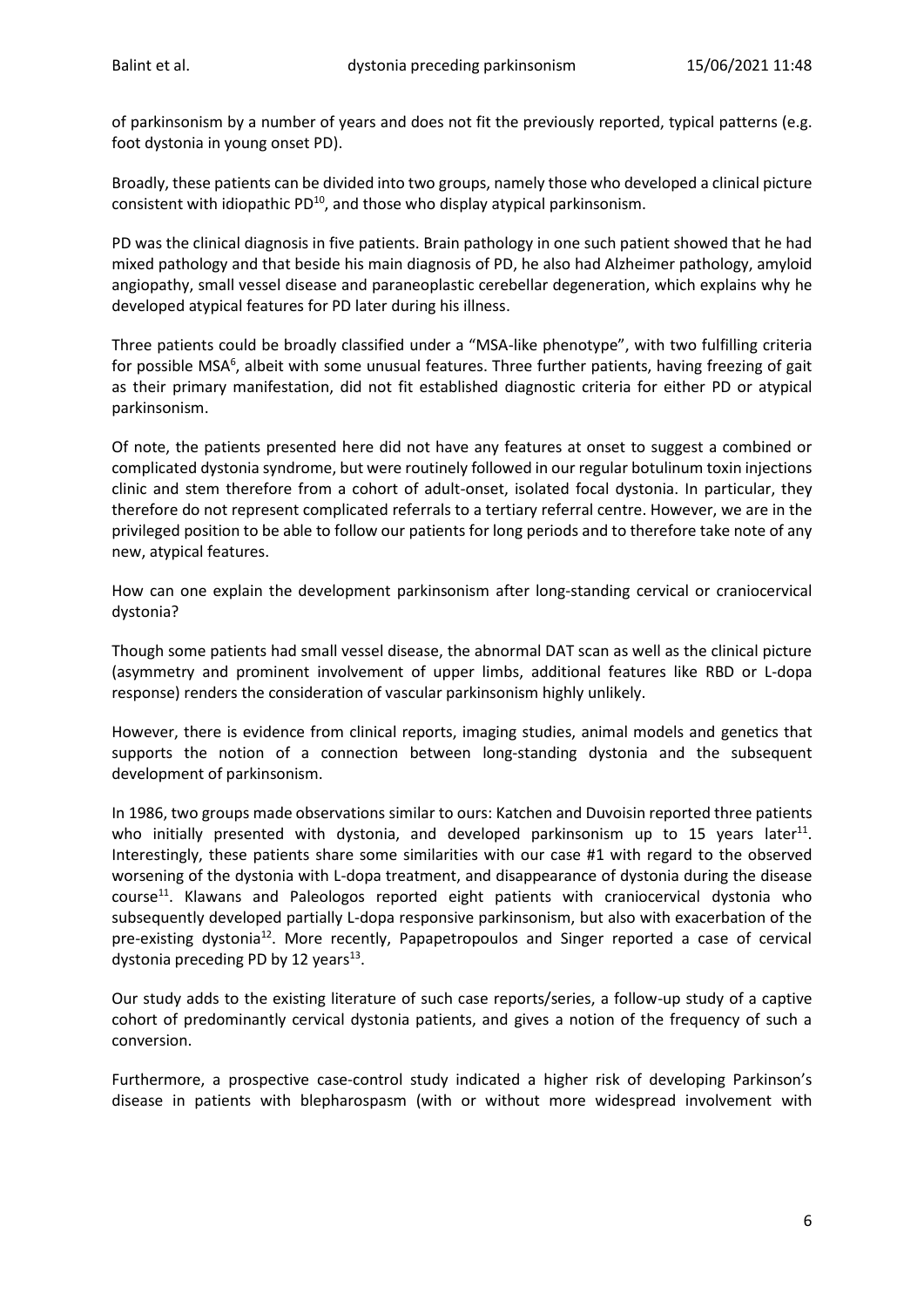craniocervical dystonia) than controls. In this cohort, blepharospasm preceded PD by  $5.6 \pm 5.2$  years (range 0.5-20years). 14

Dystonia preceding parkinsonism is also seen in animal models. For example, in the paradigmatic animal model of parkinsonism, i.e. 1-methyl-4-phenyl-1,2,3,6-tetrahydropyridine (MPTP) - induced parkinsonism, dystonia precedes the development of actual parkinsonism<sup>15, 16</sup>. During the acute dystonia provoked by MPTP, the monkeys displayed a decrease of striatal dopamine and dopamine 2 like receptors<sup>15, 16</sup>. Subclinical loss of dopamine after striatal dopamine depletion is also one important predisposing factor in an animal model of blepharospasm, together with enhanced brainstem excitability caused by an irritative corneal trauma as the second hit.<sup>17</sup>

Several imaging studies have also substantiated subclinical involvement of dopaminergic pathways in humans with various forms of isolated dystonia (reviewed in $^{18}$ ).

Further evidence linking dystonia and parkinsonism comes from the field of genetics, where we recognise a number of genes associated with dystonia-parkinsonism. For example, PARKIN mutations carriers might present with limb dystonia decades before developing signs of parkinsonism<sup>4</sup>. GCH1 mutations, originally known to cause doparesponsive dystonia or Segawa's disease, are now recognised to be a risk factor for PD<sup>19</sup>.

Lastly, dopamine receptor blocking agents (e.g. neuroleptics) are further, pharmacological proof of a link between the dopaminergic system and dystonia<sup>20</sup>.

Having reviewed these arguments in favour of a connection between the long-standing dystonia and the subsequent parkinsonism in our patients, the possibility of long-standing craniocervcial dystonia being part and parcel of the parkinsonian syndrome (syndromic association hypothesis) comes to mind.

It may be that, as in the double-hit animal model of blepharospasm,<sup>17</sup> also here two factors are at play: the first hit being dopaminergic dysfunction leading to dystonia, the second hit (further?) dopaminergic cell loss (e.g. age-related) resulting in parkinsonism.

Of course, subclinical parkinsonism or a preclinical dopaminergic deficit at the time of presentation with dystonia are difficult to exclude, as isolated dystonia is not assessed using DAT scans.

If that is indeed the explanation for the present series, the ensuing clinical implication would be to recognise long-standing dystonia as prodromal feature of late-onset parkinsonism, both classic PD and atypical parkinsonism variants. This concept might find its analogy to RBD. RBD may be idiopathic, although in the majority of cases with a long enough follow up, it is prodromal to PD or other synucleinopathies like MSA or dementia with Lewy bodies.

Similarly, it could be construed that craniocervical dystonia is typically idiopathic, but in some cases, it may herald a form of parkinsonism. Intriguingly, a high prevalence of olfactory dysfunction in patients with cervical dystonia has been reported recently.<sup>21</sup>

It is also known that there are higher rates of anxiety and depression in dystonia and all these nonmotor features of course have resonance with parkinsonian conditions often preceding the motor manifestation by decades.

Considering the family history of neurological disease in some cases, it may be that some of the observed phenotypes are caused by genetic variants that either were not found in our testing or may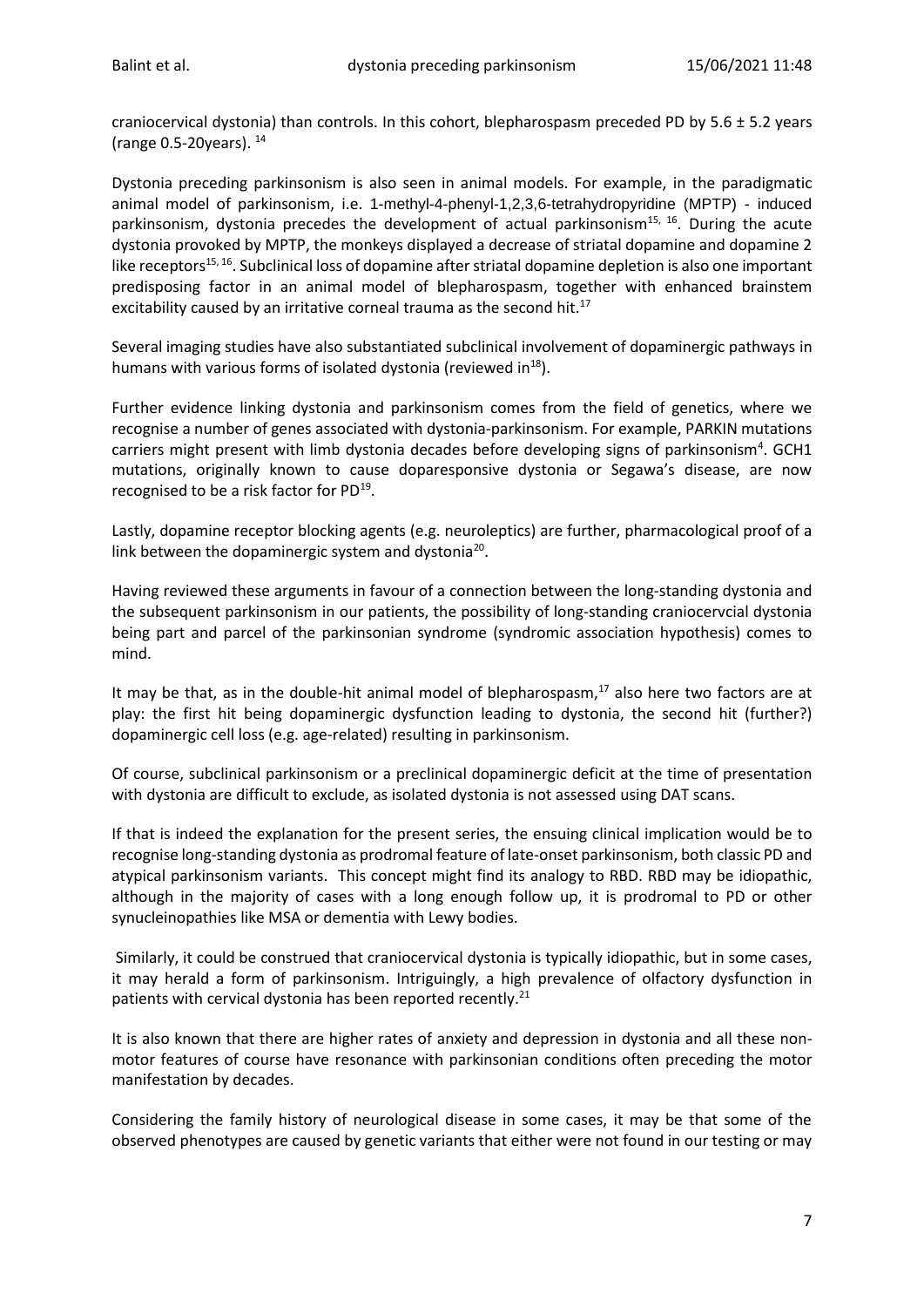be unknown as yet. Overall, it is possible that the syndrome of long-standing dystonia with subsequent development of parkinsonism is heterogeneic.

There is the possibility that dystonia preceding PD has been underrecognised so far. Firstly, dystonia itself is underdiagnosed according to a population based study<sup>22</sup>. Secondly, an interesting observation in this context is the high incidence of tremor in pre-symptomatic PD, even 10 years prior to the diagnosis of PD<sup>23</sup>. There is epidemiological data suggesting that patients with essential tremor (ET) have a higher risk for PD<sup>24</sup>, and there is data showing that a significant proportion of patients labelled as ET had a dystonic tremor<sup>25, 26</sup>. Patient #4 is an illustrative example for this hypothesis – he manifested in his youth with bilateral hand and head tremor, and would have been classified as ET. Only later did cervical dystonia become a prominent feature.

In summary, although we firstly describe the possible link between cranial/cervical dystonia and parkinsonism in a larger cohort of patients, it is in keeping with various lines of evidence supportive of this notion. The implications of our observation are twofold: For clinical practice, it is important to be alert to new symptoms in patients with long-standing dystonia. Often, these patients are seen during short appointments for treatment with botulinum toxin injections, and more subtle signs might escape attention. Red flags in our patients were the development of a new tremor or a change of the tremor pattern, complaints of slowing down or new walking difficulties. From a research point of view, longitudinal case-control studies would be required to further investigate the possible link between isolated dystonia and subsequent parkinsonism.

## **Figure legend.**

Fig. 1.1: (a) The medial surface of the left half brain shows no significant abnormality while in the midbrain there is severe pallor of the substantia nigra (arrows). (b) Hematoxylin and eosin staining (HE) showing severe loss of neurons in the substantia nigra. Lewy bodies immunoreactive for  $\alpha$ synuclein in the cytoplasm of dopaminergic neuron in the substantia nigra (arrowheads) (c). Frequent diffuse and moderate mature amyloid β (Aβ) deposits in the parietal lobe (d). Phosphorylated tau (AT8)-positive neurofibrillary tangles and threads extending to the temporal cortex (e). Capillary cerebral amyloid angiopathy immunopositive for Aβ in the occipital lobe (f). AT8-positive thorny astrocytes in the sub-pial region of the temporal lobe (g). Immunohistochemical staining for αsynuclein (c),  $\text{AB}$  (d, f) and AT8 (e, g). Bars = 20 μm.

Fig. 1.2: The coronal slice at the level of the accumbens showing a dark nodule in the frontal white matter (a) and pleomorphic neoplastic cells containing melanin (b). Severe loss of Purkinje cells with proliferation of Bergman's glia and loss of granule cells in the cerebellum. HE (b, c). Bars = 100  $\mu$ m

## **Video legends.**

Video 1: The video shows patient #1 at the age of 86, still with torticollis but also displaying a staring expression, bradykinesia and hypophonic speech; postural instability (not shown) has rendered him wheelchair-bound.

Video 2: The video shows patient #6, the first segment at age 58, when she just had developed the first parkinsonian symptoms. She has a torticollis to the left, and a reduced arm swing on the left with mild bradykinesia. The second segment shows her 9 years later. She is wheelchair bound and has a severe anterocollis, and experiences dizziness when standing up. She walks with a shortstepped, shuffling gait with some start hesitation and freezing. There is generalised bradykinesia left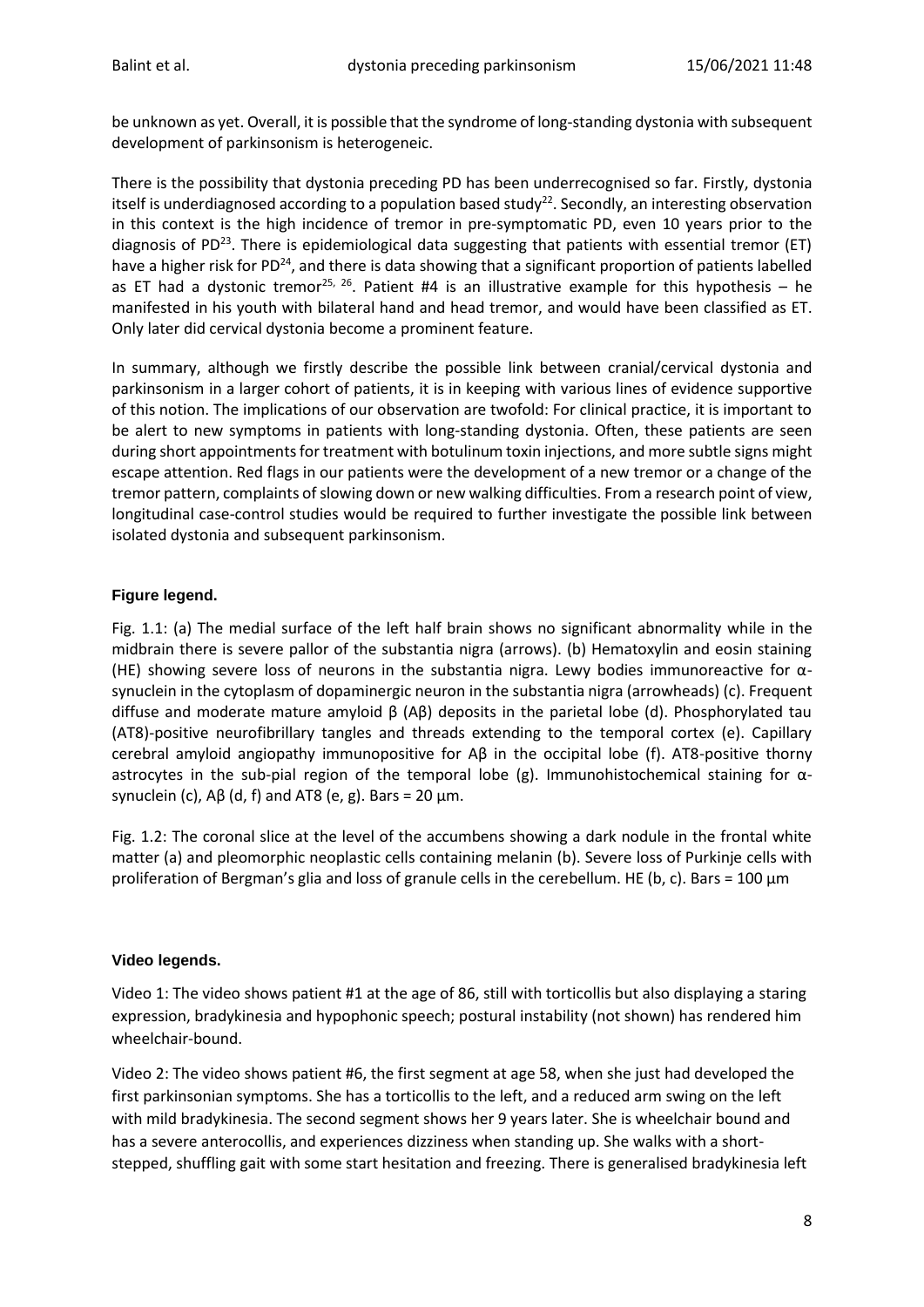more than right. She has difficulty copying meaningless gestures. Eye movement examination shows broken pursuit and endgaze nystagmus.

Video 3: The video shows patient #11 at the age of 87. There is still cervical dystonia, but she also has an unsteady gait with impaired postural reflexes, with reduced left arm swing and a tendency to lean on the left. She has great difficulties copying meaningless gestures, some irregular myoclonic jerks, and bradykinesia on the left more than the right.

#### **Statement concerning ethics and informed written consent:**

We hereby confirm that the present study conforms to the ethical standards and guidelines of the journal. The patients have given written and informed consent for online publication of their videos.

#### **Disclosures:**

BB, EM, AL have no disclosures.

- RE received speaking honoraria from Bial and the International Parkinson's Disease and Movement Disorders Society
- AB has received speaker honorarium from Ipsen Pharma and receives royalties from the book" Understanding Parkinsonism" (Jaypee brothers 2017).
- JH reports the following disclosures: Queen Square Brain Bank for Neurological Disorders receives support from the Reta Lila Weston Institute of Neurological Studies and the Medical Research Council (MRC). JLH is supported by the Multiple System Atrophy Trust; the Multiple System Atrophy Coalition; Fund Sophia, managed by the King Baudouin Foundation and Karin & Sten Mortstedt CBD Solutions. This research was supported by the National Institute for Health Research University College London Hospitals Biomedical Research Centre.TTW has reeived grant support from MRC, Dystonia Society, CBD solutions, Weston Medical Trust, and Rosetrees Trust.

KPB has received grant support from Welcome/MRC, NIHR, Parkinsons's UK and EU Horizon 2020. He receives royalties from publication of the Oxford Specialist Handbook Parkinson's Disease and Other Movement Disorders (Oxford University Press, 2008), of Marsden's Book of Movement Disorders (Oxford University Press, 2012), and of Case Studies in Movement Disorders–Common and uncommon presentations (Cambridge University Press, 2017). He has received honoraria/personal compensation for participating as consultant/scientific board member from Ipsen, Allergan, Merz and honoraria for speaking at meetings and from Allergan, Ipsen, Merz, Sun Pharma, Teva, UCB Pharmaceuticals and from the American Academy of Neurology and the International Parkinson's Disease and Movement Disorders Society.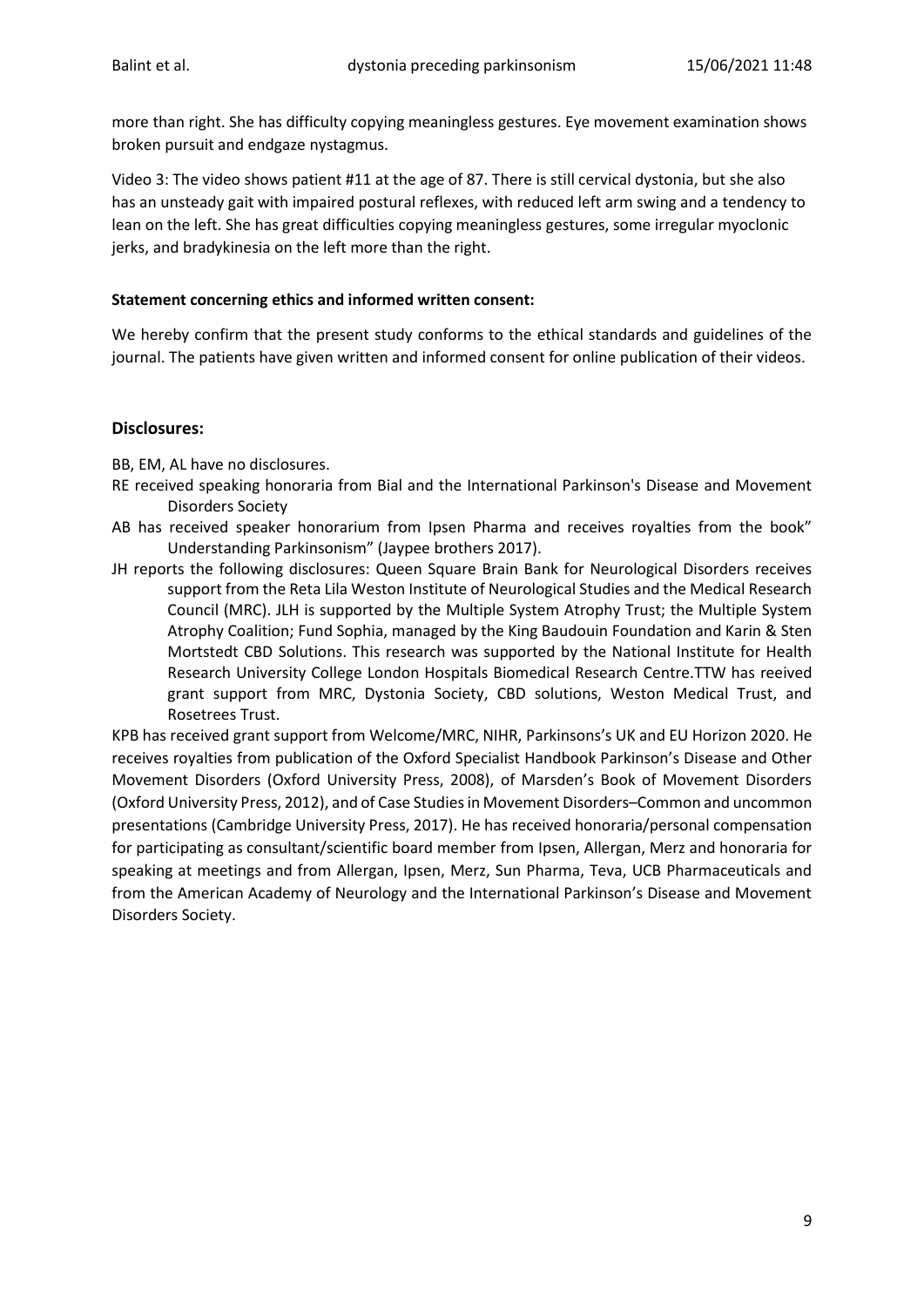# **References**

1. Shetty, A. S.; Bhatia, K. P.; Lang, A. E., Dystonia and Parkinson's disease: What is the relationship? *Neurobiol Dis* **2019,** *132*, 104462.

2. Marsili, L.; Bologna, M.; Kojovic, M.; Berardelli, A.; Espay, A. J.; Colosimo, C., Dystonia in atypical parkinsonian disorders. *Parkinsonism Relat Disord* **2019,** *66*, 25-33.

3. Poewe, W. H.; Lees, A. J.; Stern, G. M., Dystonia in Parkinson's disease: clinical and pharmacological features. *Ann Neurol* **1988,** *23* (1), 73-8.

4. Khan, N. L.; Graham, E.; Critchley, P.; Schrag, A. E.; Wood, N. W.; Lees, A. J.; Bhatia, K. P.; Quinn, N., Parkin disease: a phenotypic study of a large case series. *Brain* **2003,** *126* (Pt 6), 1279-92.

5. LeWitt, P. A.; Burns, R. S.; Newman, R. P., Dystonia in untreated parkinsonism. *Clin Neuropharmacol* **1986,** *9* (3), 293-7.

6. Gilman, S.; Wenning, G. K.; Low, P. A.; Brooks, D. J.; Mathias, C. J.; Trojanowski, J. Q.; Wood, N. W.; Colosimo, C.; Dürr, A.; Fowler, C. J.; Kaufmann, H.; Klockgether, T.; Lees, A.; Poewe, W.; Quinn, N.; Revesz, T.; Robertson, D.; Sandroni, P.; Seppi, K.; Vidailhet, M., Second consensus statement on the diagnosis of multiple system atrophy. *Neurology* **2008,** *71* (9), 670-676.

7. Hoglinger, G. U.; Respondek, G.; Stamelou, M.; Kurz, C.; Josephs, K. A.; Lang, A. E.; Mollenhauer, B.; Muller, U.; Nilsson, C.; Whitwell, J. L.; Arzberger, T.; Englund, E.; Gelpi, E.; Giese, A.; Irwin, D. J.; Meissner, W. G.; Pantelyat, A.; Rajput, A.; van Swieten, J. C.; Troakes, C.; Antonini, A.; Bhatia, K. P.; Bordelon, Y.; Compta, Y.; Corvol, J. C.; Colosimo, C.; Dickson, D. W.; Dodel, R.; Ferguson, L.; Grossman, M.; Kassubek, J.; Krismer, F.; Levin, J.; Lorenzl, S.; Morris, H. R.; Nestor, P.; Oertel, W. H.; Poewe, W.; Rabinovici, G.; Rowe, J. B.; Schellenberg, G. D.; Seppi, K.; van Eimeren, T.; Wenning, G. K.; Boxer, A. L.; Golbe, L. I.; Litvan, I., Clinical diagnosis of progressive supranuclear palsy: The movement disorder society criteria. *Movement disorders : official journal of the Movement Disorder Society* **2017**.

8. Armstrong, M. J.; Litvan, I.; Lang, A. E.; Bak, T. H.; Bhatia, K. P.; Borroni, B.; Boxer, A. L.; Dickson, D. W.; Grossman, M.; Hallett, M.; Josephs, K. A.; Kertesz, A.; Lee, S. E.; Miller, B. L.; Reich, S. G.; Riley, D. E.; Tolosa, E.; Troster, A. I.; Vidailhet, M.; Weiner, W. J., Criteria for the diagnosis of corticobasal degeneration. *Neurology* **2013,** *80* (5), 496-503.

9. Rivest, J.; Quinn, N.; Marsden, C. D., Dystonia in Parkinson's disease, multiple system atrophy, and progressive supranuclear palsy. *Neurology* **1990,** *40* (10), 1571-8.

10. Hughes, A. J.; Daniel, S. E.; Kilford, L.; Lees, A. J., Accuracy of clinical diagnosis of idiopathic Parkinson's disease: a clinico-pathological study of 100 cases. *Journal of neurology, neurosurgery, and psychiatry* **1992,** *55* (3), 181-4.

11. Katchen, M.; Duvoisin, R. C., Parkinsonism following dystonia in three patients. *Mov Disord*  **1986,** *1* (2), 151-7.

12. Klawans, H. L.; Paleologos, N., Dystonia-Parkinson syndrome: differential effects of levodopa and dopamine agonists. *Clinical neuropharmacology* **1986,** *9* (3), 298-302.

13. Papapetropoulos, S.; Singer, C., Cervical dystonia as a presenting symptom of Parkinson's disease. *Parkinsonism & related disorders* **2006,** *12* (8), 514-6.

14. Micheli, F.; Scorticati, M. C.; Folgar, S.; Gatto, E., Development of Parkinson's disease in patients with blepharospasm. *Movement disorders : official journal of the Movement Disorder Society*  **2004,** *19* (9), 1069-1072.

15. Perlmutter, J. S.; Tempel, L. W.; Black, K. J.; Parkinson, D.; Todd, R. D., MPTP induces dystonia and parkinsonism. Clues to the pathophysiology of dystonia. *Neurology* **1997,** *49* (5), 1432-8.

16. Tabbal, S. D.; Mink, J. W.; Antenor, J. A.; Carl, J. L.; Moerlein, S. M.; Perlmutter, J. S., 1- Methyl-4-phenyl-1,2,3,6-tetrahydropyridine-induced acute transient dystonia in monkeys associated with low striatal dopamine. *Neuroscience* **2006,** *141* (3), 1281-7.

17. Schicatano, E. J.; Basso, M. A.; Evinger, C., Animal model explains the origins of the cranial dystonia benign essential blepharospasm. *Journal of neurophysiology* **1997,** *77* (5), 2842-6.

18. Karimi, M.; Perlmutter, J. S., The role of dopamine and dopaminergic pathways in dystonia: insights from neuroimaging. *Tremor and other hyperkinetic movements (New York, N.Y.)* **2015,** *5*, 280.